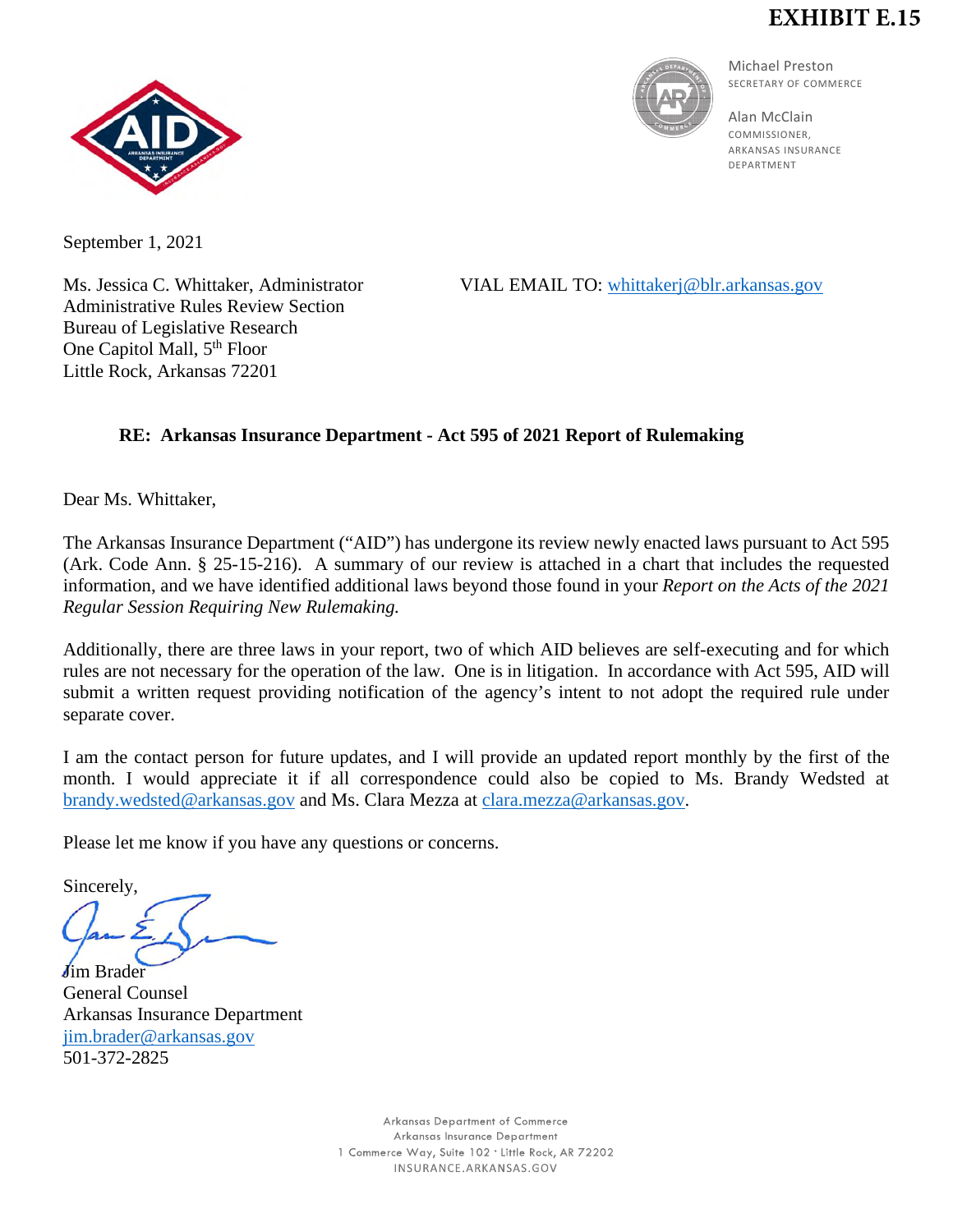## **ARKANSAS INSURANCE DEPARTMENT Act 595 Monthly Status Report**

**I.** The following Acts from the 2021 legislative session require rulemaking and were included in the *Report on the Acts of the 2021 Regular Session Requiring New Rulemaking.* The Arkansas Insurance Department ("AID") will be taking the following rulemaking actions for these Acts:

| Act         | <b>Rule Name</b>                               | <b>Rule</b><br><b>Number</b> | <b>Summary of Law &amp; Status</b>                                                                                                                                                                                                                                                                                                                                                                                                                                                                                                                                                                                                 | <b>Action</b>         |
|-------------|------------------------------------------------|------------------------------|------------------------------------------------------------------------------------------------------------------------------------------------------------------------------------------------------------------------------------------------------------------------------------------------------------------------------------------------------------------------------------------------------------------------------------------------------------------------------------------------------------------------------------------------------------------------------------------------------------------------------------|-----------------------|
| Act<br>665  | Pharmacy<br>Audits                             | 118                          | The purpose of this Rule is to comply with Act 655 of<br>2021 to issue a required rule to enforce the pharmacy bill<br>of rights as well as to make required rule changes<br>consistent with changes to definitions made this session<br>in Act 655 of 2021, to apply our PBM rule to self-funded<br>plans and also to establish a network adequacy standard<br>consistent with federal law.<br>Status: Internal pre-promulgation approvals obtained;<br>Public comment period expected to begin within 30 days.                                                                                                                   | Amend Rule            |
| Act<br>1018 | Insurance<br><b>Business</b><br>Transfer (IBT) | 126                          | The Insurance Business Transfer rule ("IBT") satisfies the<br>rulemaking mandate and will govern the application and<br>approval process for one company ("transferring<br>insurer") to develop and implement a plan, subject to<br>approval by the Insurance Commissioner, to transfer<br>some or all of its rights, obligations, and risks on a group<br>of insurance policies, typically older "legacy" policies,<br>another company ("assuming insurer").<br>Status: Public comment and public hearing completed,<br>planning on getting on ALC Rules agenda in October of<br>2021.                                            | <b>Adopt New Rule</b> |
| Act<br>1054 | PANS/PANDA                                     | 127                          | This rule implements Act 1054 and fulfills the Act's<br>rulemaking mandate to AID. Requires health plans to<br>provide coverage for off-label use of intravenous<br>immunoglobulin, also known as "IVIG", to treat individuals<br>diagnosed with pediatric acute-onset neuropsychiatric<br>syndrome and pediatric autoimmune neuropsychiatric<br>disorders associated with streptococcal infection, or<br>both, on or after January 1, 2022.<br>Status: Public Comment period opened 8-29-21, Public<br>hearing scheduled for 9-30-21.                                                                                             | <b>Adopt New Rule</b> |
| Act<br>357  | Prescription<br>Eye Drops                      | 120                          | Patients suffering from glaucoma and other degenerative<br>eye diseases use daily prescription eye drops to prevent<br>further harm. Many patients, particularly older patients,<br>either spill some portion of the prescription eye drops or<br>waste some portion of the drops due to failure to properly<br>aim the drop into the eye. Such patients are then at risk<br>of running out of their drops before a health benefit plan<br>will provide coverage for a refill. Without the availability<br>of early coverage, patients would either have to pay full<br>price for an early refill or go without the drops and risk | <b>Adopt New Rule</b> |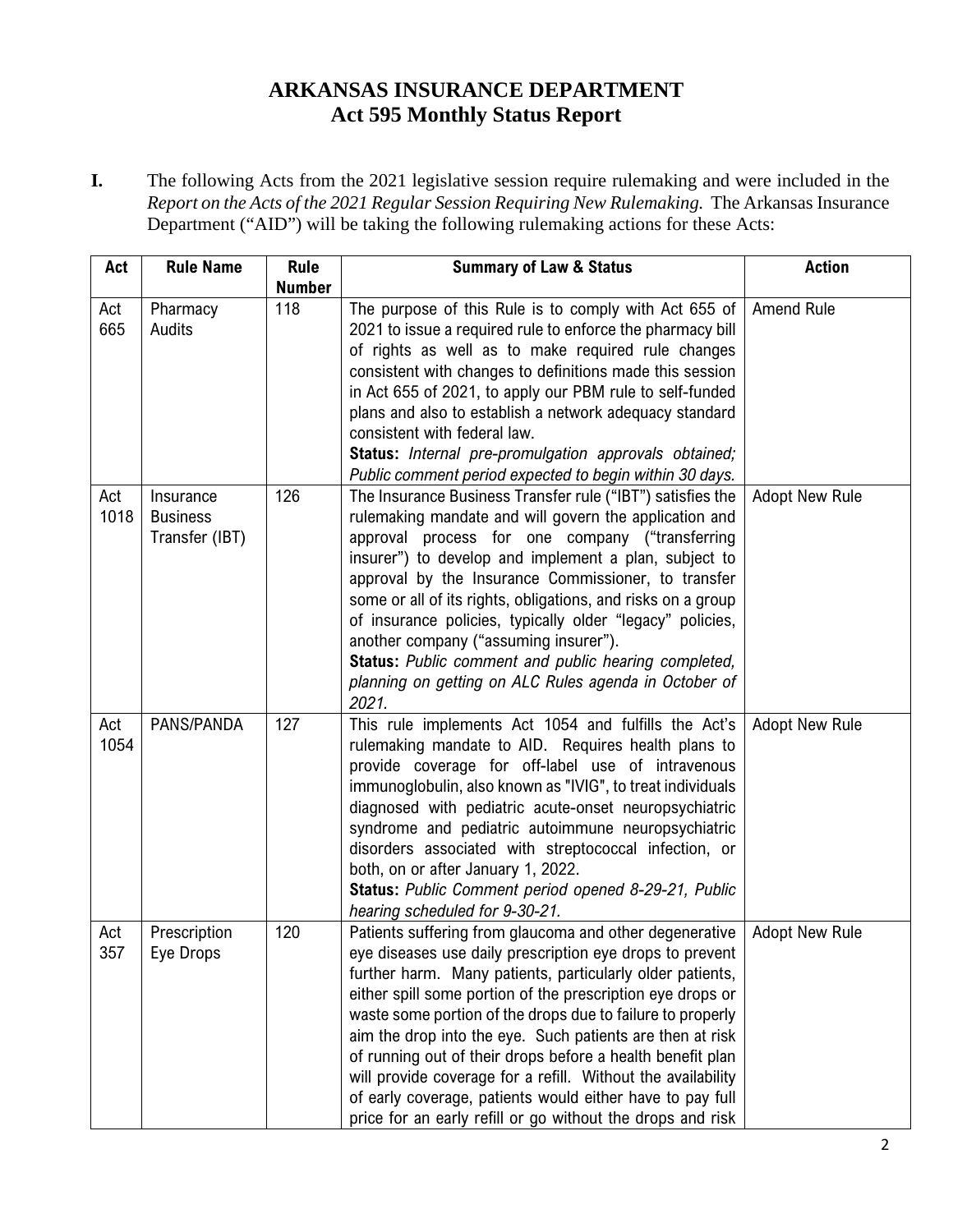|            |                           |        | further endangering their vision. This rule explains when<br>early refills should be allowed.<br>Status: Public comment and public hearing completed,<br>planning on getting on ALC Rules agenda in October of<br>2021.                                                                                                                                                                                                                                                                                                                                                                              |                       |
|------------|---------------------------|--------|------------------------------------------------------------------------------------------------------------------------------------------------------------------------------------------------------------------------------------------------------------------------------------------------------------------------------------------------------------------------------------------------------------------------------------------------------------------------------------------------------------------------------------------------------------------------------------------------------|-----------------------|
| Act<br>97  | <b>Step Therapy</b>       | 107    | Act 97 requires healthcare insurers to base step therapy<br>protocols on appropriate clinical practice guidelines or<br>published peer-reviewed data developed by independent<br>experts with knowledge of the condition or conditions<br>under consideration. Acts 97 also ensures that patients<br>have access to a fair, transparent, and independent<br>process for requesting a step therapy protocol exception<br>when the patient's physician deems it appropriate.<br>Status: Public comment and public hearing completed,<br>planning on getting on ALC Rules agenda in October of<br>2021. | <b>Adopt New Rule</b> |
| Act<br>672 | Credit for<br>Reinsurance | 65     | Rule 65 also needs to be amended to properly align itself<br>with and support the revised statutory requirements. The<br>proposed amendments to Rule 65 provide guidelines and<br>reporting forms for the new process by which<br>unauthorized reinsurers may qualify to post reduced<br>collateral to satisfy state credit for reinsurance standards.<br>Adoption of the revised rule is necessary for the Arkansas<br>Insurance Department to meet national accreditation<br>standards.<br>Status: Internal pre-promulgation approvals pending.                                                    | <b>Amend Rule</b>     |
| Act<br>343 | Perpetual<br>Cemeteries   | Rule 2 | Allows perpetual care cemeteries to make a withdrawal<br>from the principal of the permanent maintenance fund<br>once every ten years in order to make capital<br>improvements and infrastructure repairs.<br>Status: Public comment period set for 8-29-21 to 9-30-<br>21.                                                                                                                                                                                                                                                                                                                          | <b>Adopt New Rule</b> |

**II.** The following Acts from the 2021 legislative session require rulemaking and were **not** included in the *Report on the Acts of the 2021 Regular Session Requiring New Rulemaking. However,* AID believes rulemaking in needed for the operation of the laws and will be taking the following rulemaking actions for these Acts:

| Act<br>397 | Agent/Adjustor<br>Licensing | 31 | Requires adjuster applicants to complete a minimum of  <br>20 hours of pre-licensing education before taking their<br>Arkansas adjuster examination. Specifies the number of<br>hours in each subject area an adjuster applicant must<br>complete, and a pre-license education course must offer.<br>Clarifies that electronic signatures may be used for all<br>pre-licensing education forms that must be submitted to<br>the Department.<br><b>Status:</b> Internal pre-promulgation approvals pending | Amend Rule |
|------------|-----------------------------|----|-----------------------------------------------------------------------------------------------------------------------------------------------------------------------------------------------------------------------------------------------------------------------------------------------------------------------------------------------------------------------------------------------------------------------------------------------------------------------------------------------------------|------------|
|------------|-----------------------------|----|-----------------------------------------------------------------------------------------------------------------------------------------------------------------------------------------------------------------------------------------------------------------------------------------------------------------------------------------------------------------------------------------------------------------------------------------------------------------------------------------------------------|------------|